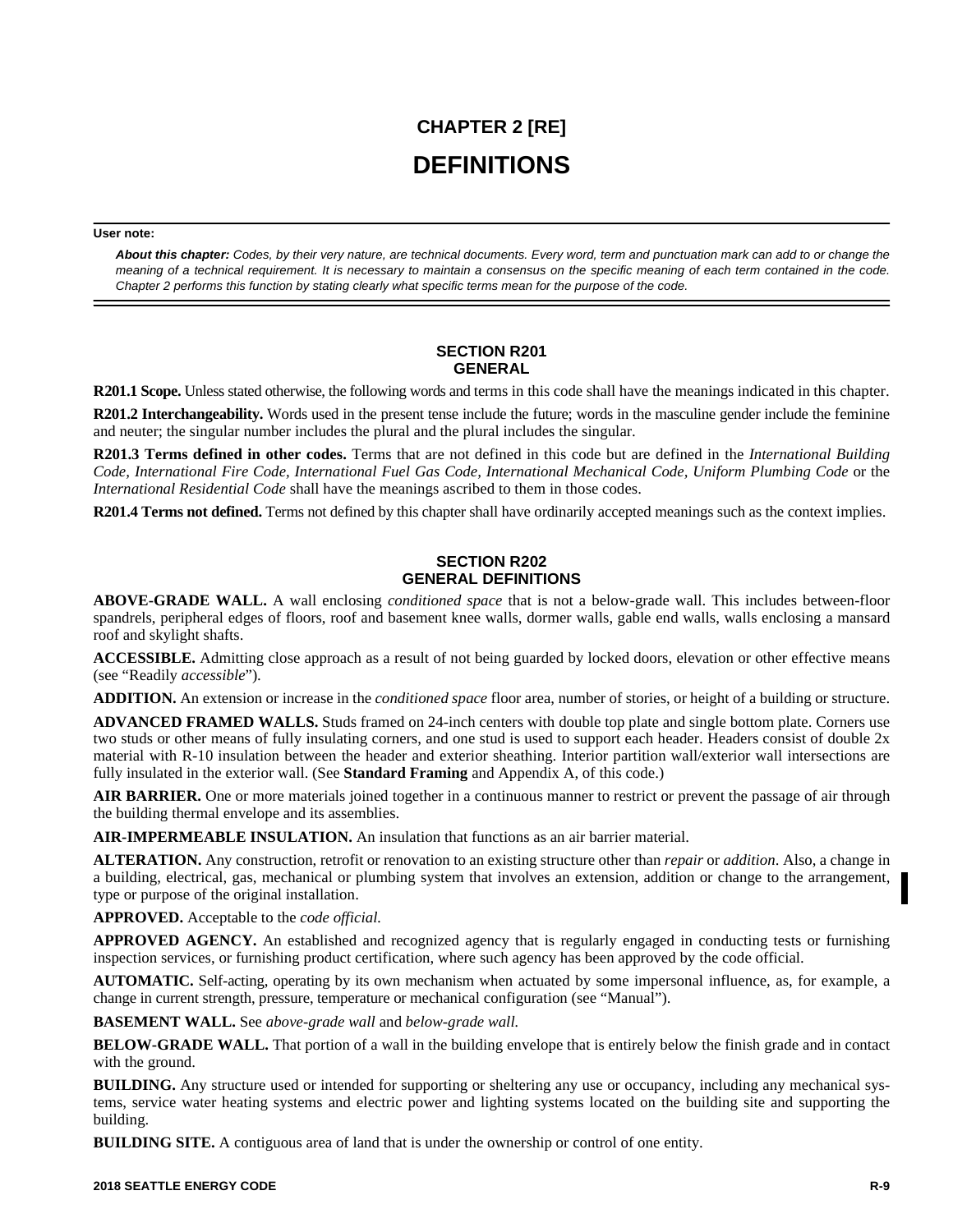**BUILDING THERMAL ENVELOPE.** The below-grade walls, above-grade walls, floors, ceiling, roofs, and any other building element assemblies that enclose conditioned space or provide a boundary between *conditioned space* and exempt or unconditioned space.

*C***-FACTOR (THERMAL CONDUCTANCE).** The coefficient of heat transmission (surface to surface) through a building component or assembly, equal to the time rate of heat flow per unit area and the unit temperature difference between the warm side and cold side surfaces (Btu/h ft<sup>2</sup>  $\times$  °F) [W/(m<sup>2</sup>  $\times$  K)].

**CIRCULATING HOT WATER SYSTEM.** A specifically designed water distribution system where one or more pumps are operated in the service hot water piping to circulate heated water from the water-heating equipment to the fixture supply and back to the water-heating equipment.

**CLIMATE ZONE.** A geographical region based on climatic criteria as specified in this code.

**CODE OFFICIAL.** The officer or other designated authority charged with the administration and enforcement of this code, or a duly authorized representative.

**COMMERCIAL BUILDING.** For this code, all buildings that are not included in the definition of "Residential building."

**CONDITIONED FLOOR AREA.** The horizontal projection of the floors associated with the *conditioned space*.

**CONDITIONED SPACE.** An area, room or space that is enclosed within the *building thermal envelope* and that is directly or indirectly heated or cooled. Spaces are indirectly heated or cooled where they communicate through openings with conditioned spaces, where they are separated from conditioned spaces by uninsulated walls, floors or ceilings, or where they contain uninsulated ducts, piping or other sources of heating or cooling.

**CONNECTED THERMOSTAT.** An internet enabled device that automatically adjusts heating and cooling temperature settings.

**CONTINUOUS AIR BARRIER.** A combination of materials and assemblies that restrict or prevent the passage of air through the *building thermal envelope*.

**CONTINUOUS INSULATION (ci).** Insulating material that is continuous across all structural members without thermal bridges other than fasteners and service openings. It is installed on the interior or exterior, or is integral to any opaque surface, of the *building* envelope.

**CURTAIN WALL.** Fenestration products used to create an external nonload-bearing wall that is designed to separate the exterior and interior environments.

**DEMAND RECIRCULATION WATER SYSTEM.** A water distribution system having one or more recirculation pumps that pump water from a heated water supply pipe back to the heated water source through a cold water supply pipe.

**DUCT.** A tube or conduit utilized for conveying air. The air passages of self-contained systems are not to be construed as air ducts.

**DUCT SYSTEM.** A continuous passageway for the transmission of air that, in addition to ducts, includes duct fittings, dampers, plenums, fans and accessory air-handling equipment and appliances.

**DUCTLESS MINI-SPLIT HEAT PUMP SYSTEM.** A heating and cooling system that is comprised of one or multiple indoor evaporator/air-handling units and an outdoor condensing unit that is connected by refrigerant piping and electrical wiring. A ductless mini-split system is capable of cooling or heating one or more rooms without the use of a central ductwork system.

**DWELLING UNIT.** A single unit providing complete independent living facilities for one or more persons, including permanent provisions for living, sleeping, eating, cooking and sanitation.

**ENERGY ANALYSIS.** A method for estimating the annual energy use of the *proposed design* and *standard reference design* based on estimates of energy use.

**ENERGY COST.** The total estimated annual cost for purchased energy for the building functions regulated by this code, including applicable demand charges.

**ENERGY SIMULATION TOOL.** An *approved* software program or calculation-based methodology that projects the annual energy use of a *building*.

**EXTERIOR WALL.** Walls including both above-grade walls and below-grade walls.

**FENESTRATION.** Products classified as either *vertical fenestration* or *skylights*.

**VERTICAL FENESTRATION.** Windows (fixed or operable), glazed doors, glazed block and combination opaque/glazed doors composed of glass or other transparent or translucent glazing materials and installed at a slope of not less than 60 degrees from horizontal. Opaque areas such as spandrel panels are not considered vertical fenestration.

**SKYLIGHT.** Glass or other transparent or translucent glazing material installed at a slope of less than 60 degrees from horizontal.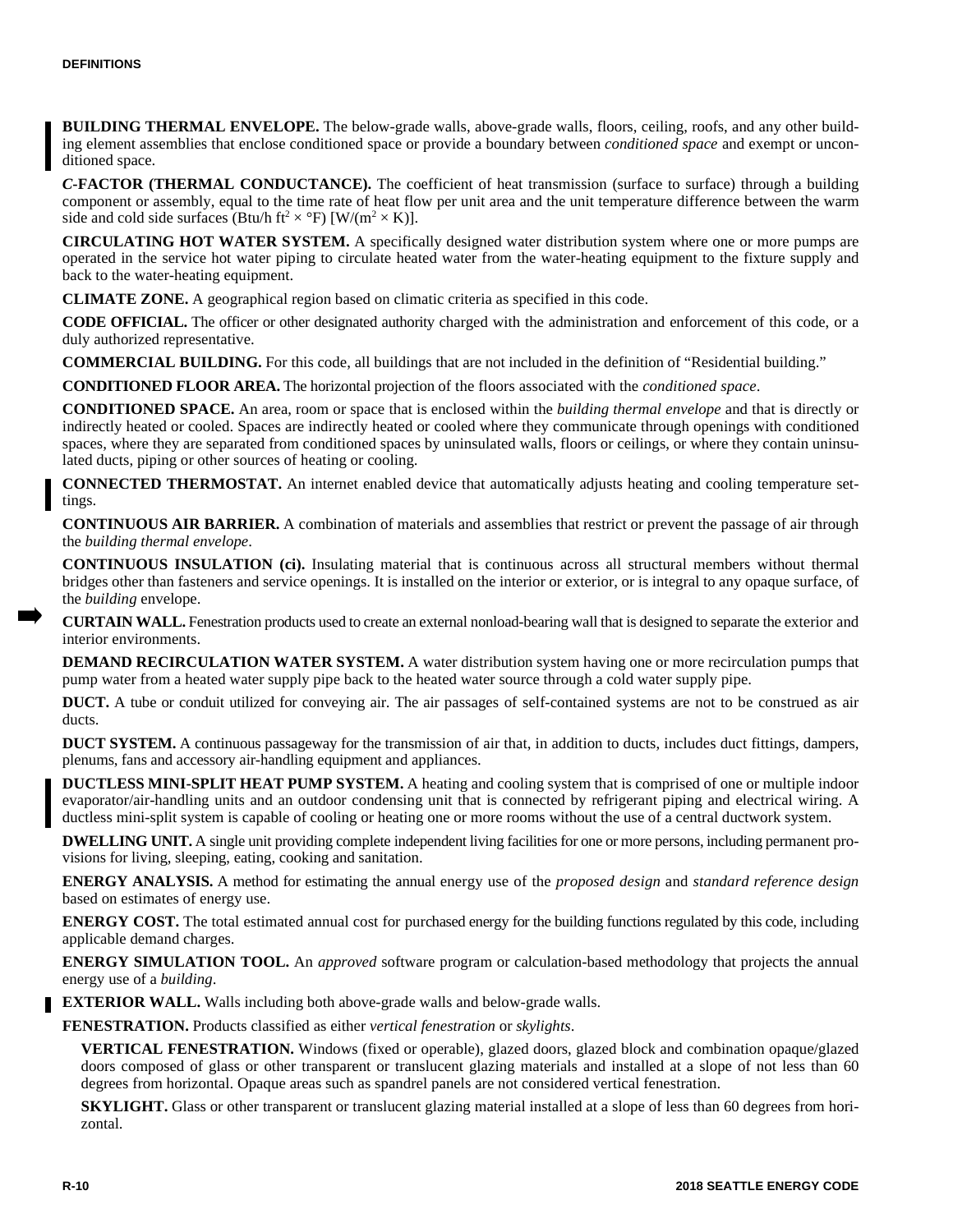**FENESTRATION AREA.** Total area of the fenestration measured using the rough opening, and including the glazing, sash and frame.

**FENESTRATION PRODUCT, FIELD-FABRICATED.** A fenestration product whose frame is made at the construction site of standard dimensional lumber or other materials that were not previously cut, or otherwise formed with the specific intention of being used to fabricate a fenestration product or exterior door. Field fabricated does not include site-built fenestration.

**FENESTRATION PRODUCT, SITE-BUILT.** A fenestration designed to be made up of field-glazed or field-assembled units using specific factory cut or otherwise factory-formed framing and glazing units. Examples of site-built fenestration include storefront systems, curtain walls, and atrium roof systems.

*F***-FACTOR.** The perimeter heat loss factor for slab-on-grade floors (Btu/h  $\times$  ft  $\times$  °F) [W/(m  $\times$  K)].

**HEATED SLAB-ON-GRADE FLOOR.** Slab-on-grade floor construction in which the heating elements, hydronic tubing, or hot air distribution system is in contact with, or placed within or under, the slab.

**HIGH-EFFICACY LIGHT SOURCES.** Fixtures that use light emitting diodes (LED), T-8 or smaller diameter linear fluorescent lamps, or other lamps with a minimum efficacy of 65 lumens per watt.

**HISTORIC BUILDINGS.** Buildings that are listed in or eligible for listing in the *National Register of Historic Places,* or designated as historic under an appropriate state or local law.

**INFILTRATION.** The uncontrolled inward air leakage into a *building* caused by the pressure effects of wind or the effect of differences in the indoor and outdoor air density or both.

**INSULATING SHEATHING.** An insulating board with a core material having a minimum *R-*value of R-2.

**INSULATING SIDING.** A type of continuous insulation with manufacturer-installed insulating material as an integral part of the cladding product having a minimum *R-*value of R-2.

**INSULATING SIDING.** A type of continuous insulation with manufacturer-installed insulating material as an integral part of the cladding product having a minimum *R*-value of R-2.

**INTEGRATED ENERGY EFFICIENCY RATIO (IEER).** A single-number figure of merit expressing cooling part-load EER efficiency for unitary air-conditioning and heat pump equipment on the basis of weighted operation at various load capacities for the equipment.

**INTERMEDIATE FRAMED WALLS.** Studs framed on 16-inch centers with double top plate and single bottom plate. Corners use two studs or other means of fully insulating corners, and each opening is framed by two studs. Headers shall be insulated to R-10.

**LABELED.** Equipment, materials or products to which have been affixed a label, seal, symbol or other identifying mark of a nationally recognized testing laboratory, *approved* agency or other organization concerned with product evaluation that maintains periodic inspection of the production of the above-labeled items and whose labeling indicates either that the equipment, material or product meets identified standards or has been tested and found suitable for a specified purpose.

**LISTED.** Equipment, materials, products or services included in a list published by an organization acceptable to the *code official* and concerned with evaluation of products or services that maintains periodic inspection of production of *listed* equipment or materials or periodic evaluation of services and whose listing states either that the equipment, material, product or service meets identified standards or has been tested and found suitable for a specified purpose.

**LOG STRUCTURE.** A type of construction whose primary structural elements are formed by a system of logs.

LOG WALL. An assembly of individual structural logs for use as an exterior or interior load bearing wall, shear wall or nonload bearing wall.

**LOW-VOLTAGE LIGHTING.** A lighting system consisting of an isolating power supply, the low voltage luminaires, and associated equipment that are all identified for the use. The output circuits of the power supply operate at 30 volts (42.4 volts peak) or less under all load conditions.

**MANUAL.** Capable of being operated by personal intervention (see "Automatic").

**OPAQUE DOOR.** A door that is not less than 50 percent opaque in surface area.

**PILOT LIGHT, CONTINUOUSLY BURNING.** A small gas flame used to ignite gas at a larger burning. Once lit, a continuously pilot light remains in operation until manually interrupted. Pilot light ignition systems with the ability to switch between intermittent and continuous mode are considered continuous.

**PILOT LIGHT, INTERMITTENT.** A pilot which is automatically ignited when an appliance is called on to operate and which remains continuously ignited during each period of main burner operation. The pilot is automatically extinguished when each main burner operating cycle is completed.

**PILOT LIGHT, INTERRUPTED.** A pilot which is automatically ignited prior to the admission of fuel to the main burner and which is automatically extinguished after the main flame is established.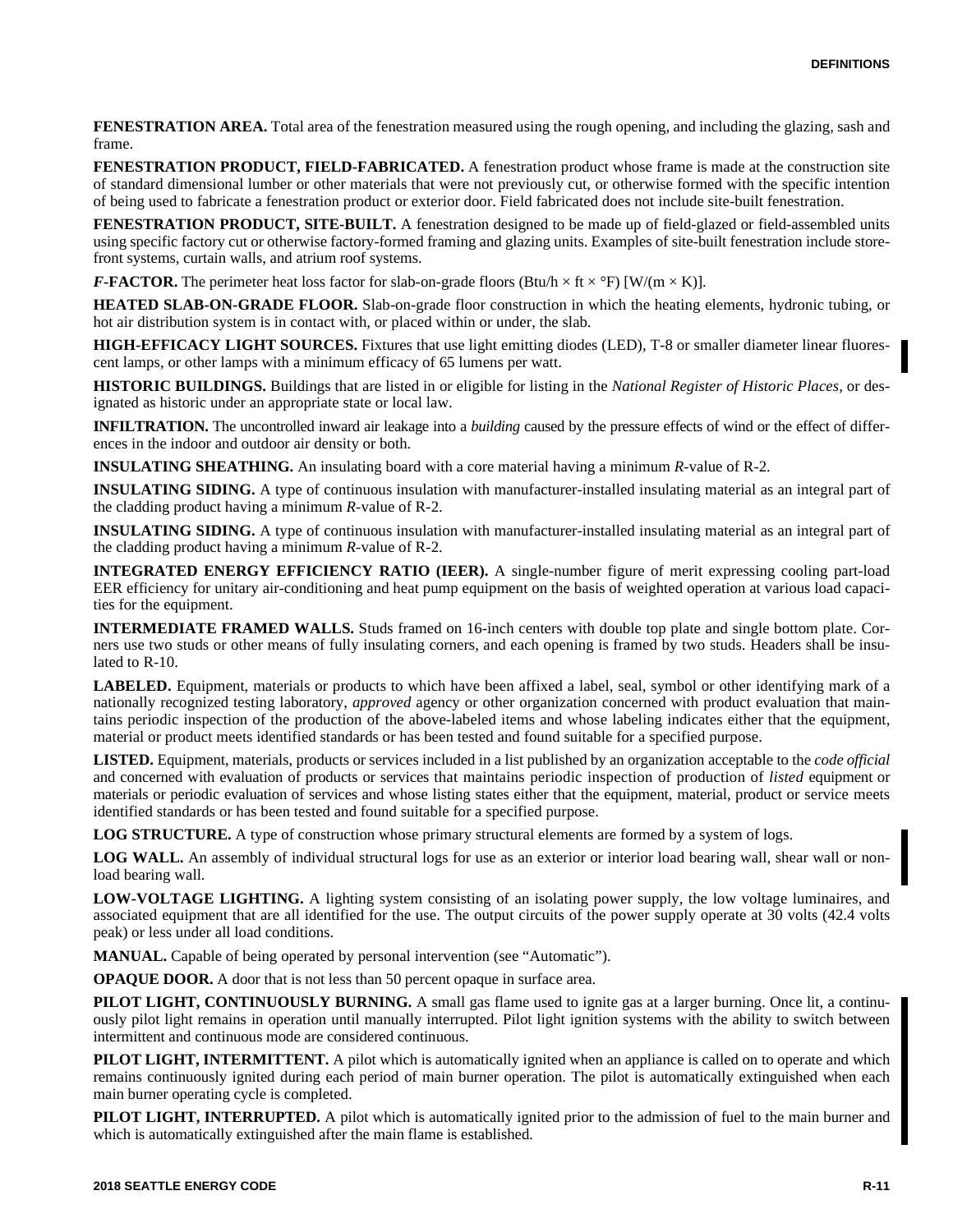**PILOT LIGHT, ON-DEMAND.** A pilot which, once placed into operation, is intended to remain ignited for a predetermined period of time following an automatic or manual operation of the main burner gas valve.

**PROPOSED DESIGN.** A description of the proposed *building* used to estimate annual energy use for determining compliance based on total building performance.

**READILY ACCESSIBLE.** Capable of being reached quickly for operation, renewal or inspection without requiring those to whom ready access is requisite to climb over or remove obstacles or to resort to portable ladders or access equipment (see "*Accessible*").

**REPAIR.** The reconstruction or renewal of any part of an existing *building* for the purpose of its maintenance or to correct damage.

**REROOFING.** The process of recovering or replacing an existing roof covering. See "Roof recover" and "Roof replacement."

**RESIDENTIAL BUILDING.** For this code, includes detached one- and two-family dwellings, multiple single-family dwellings (townhouses) and Group R-2, R-3 and R-4 buildings three stories or less in height above grade plane, as well as accessory structures thereto.

**ROOF ASSEMBLY.** A system designed to provide weather protection and resistance to design loads. The system consists of a roof covering and roof deck or a single component serving as both the roof covering and the roof deck. A roof assembly includes the roof covering, underlayment and roof deck, and can also include a thermal barrier, an ignition barrier, insulation or a vapor retarder.

**ROOF RE-COVER.** The process of installing an additional roof covering over a prepared existing roof covering without removing the existing roof covering.

**ROOF REPAIR.** Reconstruction or renewal of any part of an existing roof for the purposes of its maintenance.

**ROOF REPLACEMENT.** The process of removing the existing roof covering, repairing any damaged substrate and installing a new roof covering.

*R***-VALUE (THERMAL RESISTANCE).** The inverse of the time rate of heat flow through a body from one of its bounding surfaces to the other surface for a unit temperature difference between the two surfaces, under steady state conditions, per unit area (h  $\cdot$  ft<sup>2</sup> •  $\degree$ F/Btu) [(m<sup>2</sup> • K)/W].

**SERVICE WATER HEATING.** Supply of hot water for purposes other than comfort heating.

**SLAB-ON-GRADE FLOOR.** That portion of a slab floor of the building envelope that is in contact with the ground and that is either above grade or is less than or equal to 24 inches below the final elevation of the nearest exterior grade.

**SMALL BUSINESS.** Any business entity (including a sole proprietorship, corporation, partnership or other legal entity) which is owned and operated independently from all other businesses, which has the purpose of making a profit, and which has fifty or fewer employees.

**SOLAR HEAT GAIN COEFFICIENT (SHGC).** The ratio of the solar heat gain entering the space through the fenestration assembly to the incident solar radiation. Solar heat gain includes directly transmitted solar heat and absorbed solar radiation which is then reradiated, conducted or convected into the space.

**STANDARD FRAMING.** All framing practices not defined as "intermediate" or "advanced" shall be considered standard. (See **Advanced Framed Wall, Intermediate Framed Wall**).

**STANDARD REFERENCE DESIGN.** A version of the *proposed design* that meets the minimum requirements of this code and is used to determine the maximum annual energy use requirement for compliance based on total building performance.

**THERMAL ISOLATION.** Physical and space conditioning separation from *conditioned space(s).* The *conditioned space(s)* shall be controlled as separate zones for heating and cooling or conditioned by separate equipment.

**THERMOSTAT.** An automatic control device used to maintain temperature at a fixed or adjustable set point.

*U-***FACTOR (THERMAL TRANSMITTANCE).** The coefficient of heat transmission (air to air) through a building component or assembly, equal to the time rate of heat flow per unit area and unit temperature difference between the warm side and cold side air films (Btu/h • ft<sup>2</sup> • °F) [W/(m<sup>2</sup> • K)].

**UNHEATED SLAB-ON-GRADE FLOOR.** A slab-on-grade floor that is not a heated slab-on-grade floor.

**VENTILATION.** The natural or mechanical process of supplying conditioned or unconditioned air to, or removing such air from, any space.

**VENTILATION AIR.** That portion of supply air that comes from outside (outdoors) plus any recirculated air that has been treated to maintain the desired quality of air within a designated space.

**VISIBLE TRANSMITTANCE [VT].** The ratio of visible light entering the space through the fenestration product assembly to the incident visible light, visible transmittance, includes the effects of glazing material and frame and is expressed as a number between 0 and 1.